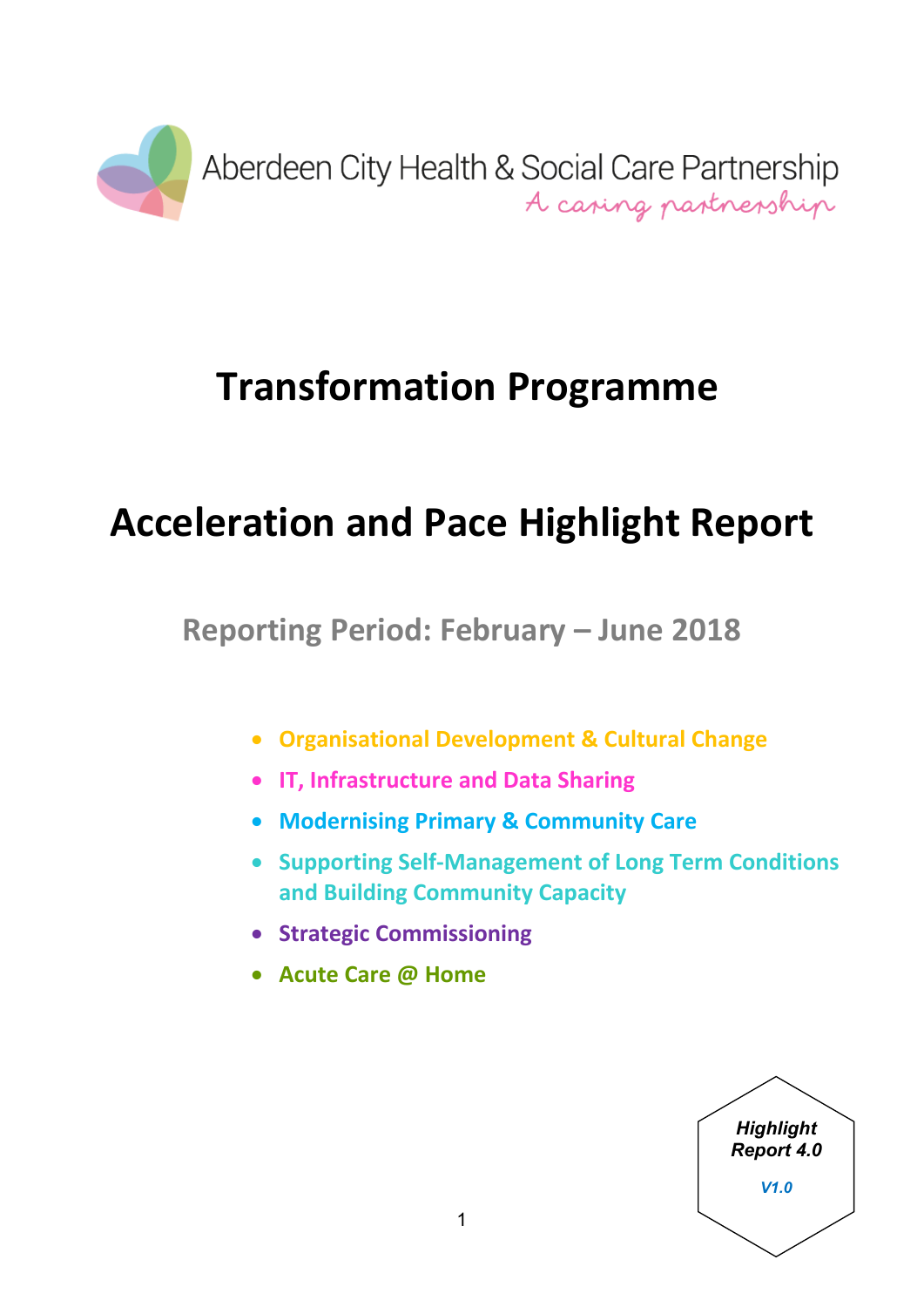# **Overall Transformation Programme**

The Aberdeen City Health and Social Care Partnership's Transformation Programme seeks to deliver the change that is required for the partnership to deliver its strategic priorities.

#### **General Comments:**

Activities and Projects within the programme are categorised as follows:

- **TRANSFORMATIVE** activities that are intended to change the current operating arrangements into new, different operating arrangements
- **INNOVATIVE** activities that will introduce a new way of working into the current operating system
- **ENABLING** activities and infrastructure which are essential to support innovation and transformation to happen.

# **Overall Programme Expenditure**

Our transformation programme seeks to manage increasing demand, and where appropriate release savings, through the development of leaner and smarter systems, and most of our initial work and investment seeks to create the environment which will allow this to happen.

| <b>Programme Work stream</b>                                                                      | Investment/ spend to<br>31/3/17 | <b>Projected Spend</b><br>2017/18 | <b>Actual Spend</b><br>2017/18 | <b>Projected Spend</b><br>2018/19 | <b>Projected Spend</b><br>2019/20 |
|---------------------------------------------------------------------------------------------------|---------------------------------|-----------------------------------|--------------------------------|-----------------------------------|-----------------------------------|
| Infrastructure, IT and Data<br>Sharing                                                            | £642,322.42                     | £556,335.56                       | £561,409.68                    | £974,532.00                       | £845,500.00                       |
| Acute Care @ Home                                                                                 | £9,004.00                       | £26,799.00                        | £27,551.86                     | £616,461.00                       | £675,081.00                       |
| Supporting Management of Long<br><b>Term Conditions and Building</b><br><b>Community Capacity</b> | £419,678.71                     | £519,615.88                       | £596,084.51                    | £1,310,180.50                     | £1,237,280.00                     |
| Modernising Primary & Community<br>Care                                                           | £950,045.94                     | £1,176,966.00                     | £1,155,223.84                  | £1,449,890.00                     | £1,703,725.00                     |
| Culture and Organisational Change                                                                 | £614,772.10                     | £150,199.60                       | £83,711.04                     | £89,600.00                        | £89,600.00                        |
| Strategic Commissioning and<br>Development of Social Care                                         | £25,730.10                      | £82,227.72                        | £196,401.26                    | £104,745.00                       | £52,372.00                        |
| Delayed Discharge                                                                                 | £728,169.00                     | £648,826.00                       | £624,918.06                    | £716,226.00                       | £641,035.00                       |
| Integration and Transformation<br>Programme Delivery                                              | £402,309.95                     | £947,743.23                       | £916,502.64                    | £1,338,580.00                     | £1,046,578.00                     |
|                                                                                                   | £3,792,032.22                   | £4,108,712.99                     | £4,161,802.89                  | £6,600,214.50                     | £6,291,171.00                     |

# **Abbreviations used throughout the report:**

- ACHSCP: Aberdeen City Health and Social Care Partnership
- EPB: Executive Programme Board
- MPCC: Modernising Primary & Community Care
- SMCC: Supporting Self-Management of Long Term Conditions & Building Community Capacity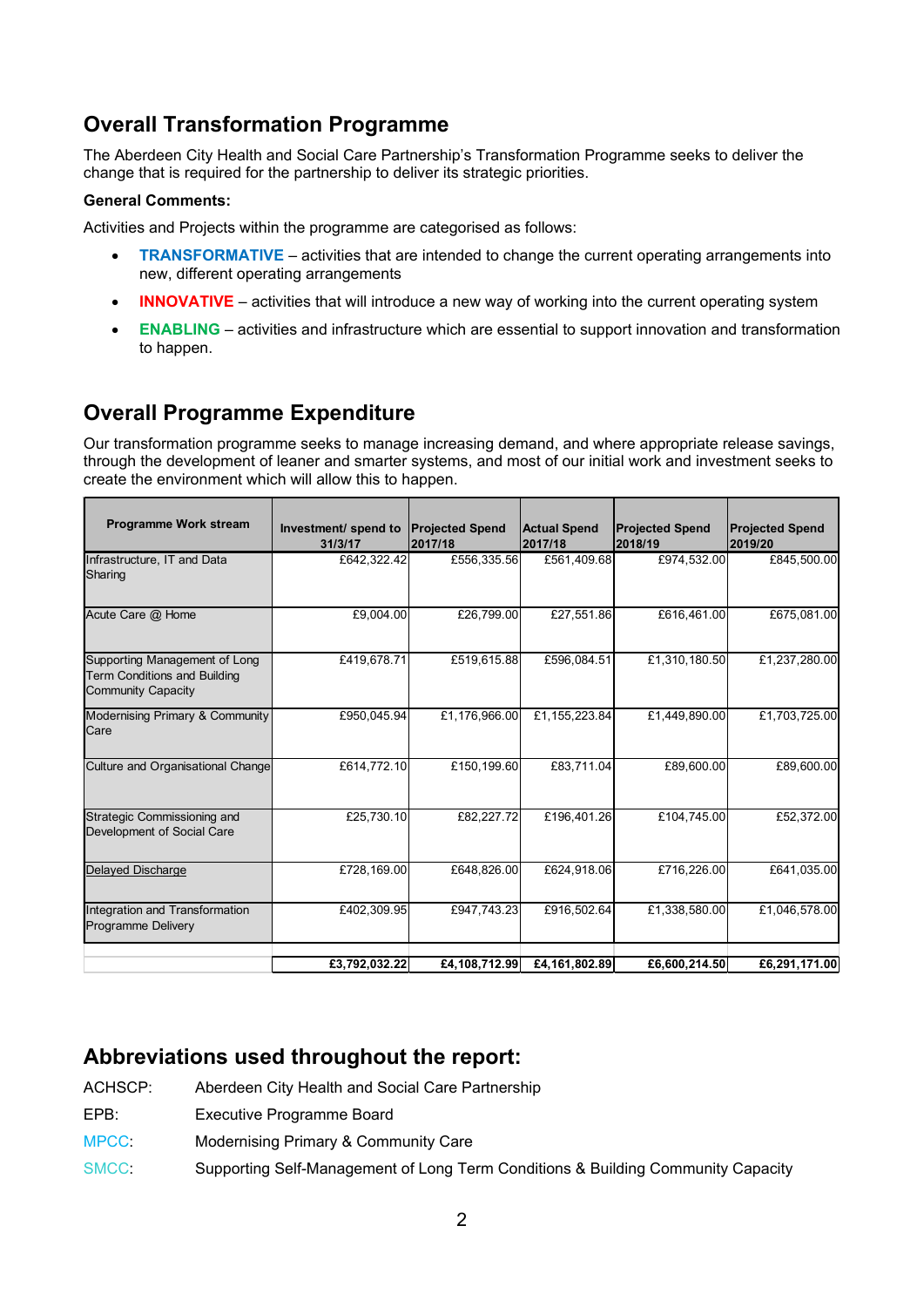- ODCC: Organisational Development & Cultural Change
- IIDS: IT, Infrastructure and Data Sharing
- SC: Strategic Commissioning
- AC@H: Acute Care at Home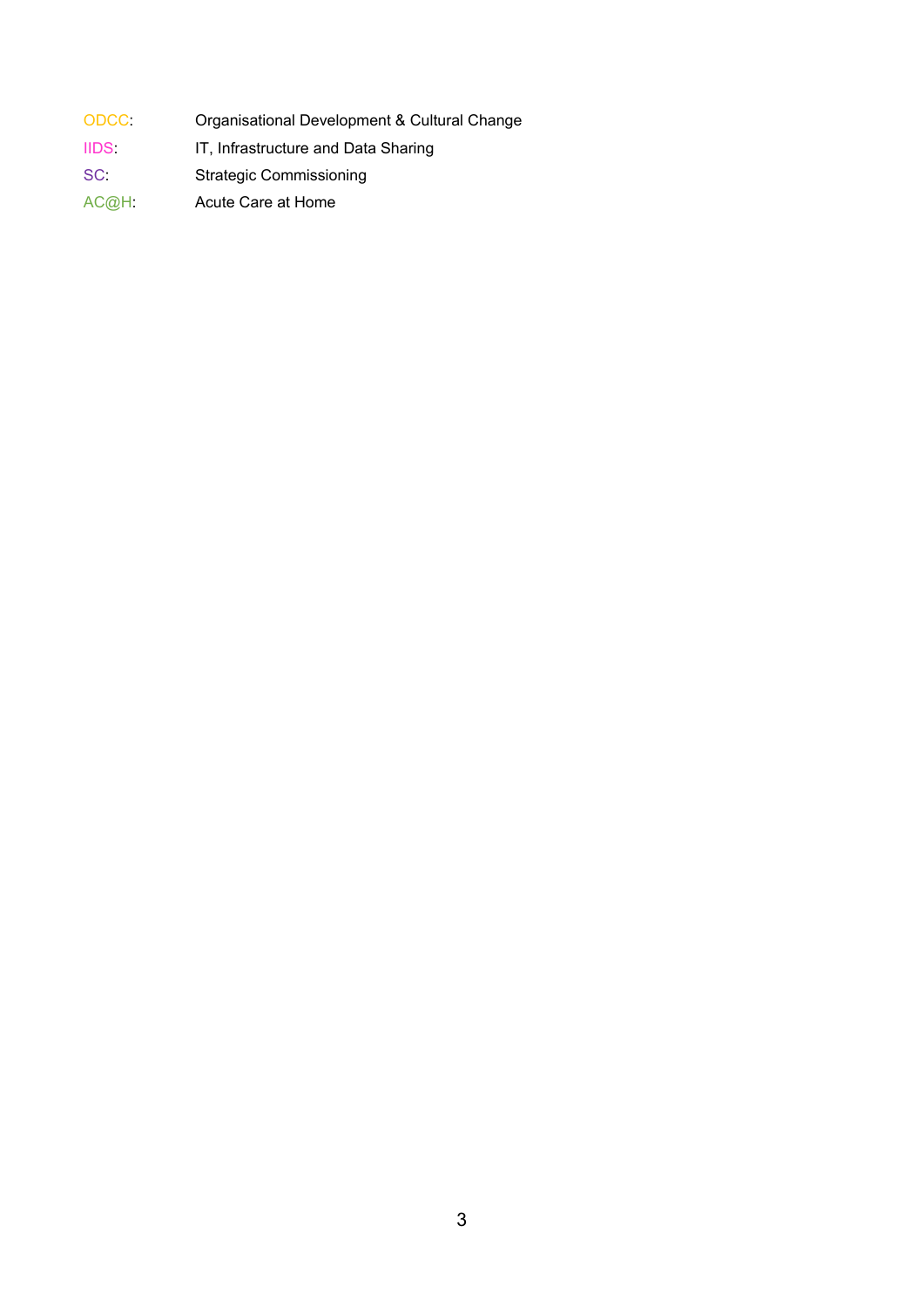# *Organisational Development and Cultural Change*

# **1. Programme Summary and Anticipated Benefits**

This **ENABLING** work stream recognises that people are key to delivering our integration and transformation ambitions. The appropriate organisational culture is an essential core building block and we will be unable to successfully embed the transformation we week without changing the culture of our organisation and the people who make it.

Activities in this work stream support this new "Team Aberdeen" culture to be developed and support the development of people in the right places and with the right skills and attributes to support people in communities. The work stream also recognises the anxiety many of our staff will feel as we transition into our new partnership and integrate at every point of delivery, aligning with our values of caring, person centred and enabling.

| milestones<br><b>Key</b><br>deliverables                                                         | <b>Planned</b><br><b>Date</b> | <b>Achieved</b><br><b>Date</b> | <b>Update</b>                                                                                                                                                                                                                                                                                                                                                                                                                                                        | <b>Comments</b>                                                                                                                                                            |
|--------------------------------------------------------------------------------------------------|-------------------------------|--------------------------------|----------------------------------------------------------------------------------------------------------------------------------------------------------------------------------------------------------------------------------------------------------------------------------------------------------------------------------------------------------------------------------------------------------------------------------------------------------------------|----------------------------------------------------------------------------------------------------------------------------------------------------------------------------|
| Reviewed<br>and<br>agreed outcomes<br>action<br>and<br>new<br>plan                               | May 2018                      | May 2018                       | 2 'workshops' have taken<br>place to give protected<br>discussion time to agree<br>priorities and rationalise the<br>action plan.                                                                                                                                                                                                                                                                                                                                    | Action plan agreed to be<br>reviewed annually.                                                                                                                             |
| Implementation of<br>change<br>methodologies<br>and team support<br>programme<br>including Aston | Ongoing                       | Ongoing                        | Several teams e.g.<br>Community Planning and<br>Capital Planning have<br>engaged support from the<br>OD and facilitation team.<br>The roll out of the<br>programme is on a voluntary<br>basis whereby a bespoke<br>programme is developed<br>between the team manager<br>and Aston coach (run by our<br>facilitators within the<br>partnership.<br>A flyer is being drafted for<br>circulation to teams to<br>promote this support service<br>for staff and leaders. | The Aston programme is<br>an evidenced based<br>approach which aims to<br>increase team<br>effectiveness and<br>communication. This is<br>demonstrated in the<br>feedback. |

#### **2. Key Milestones during reporting period**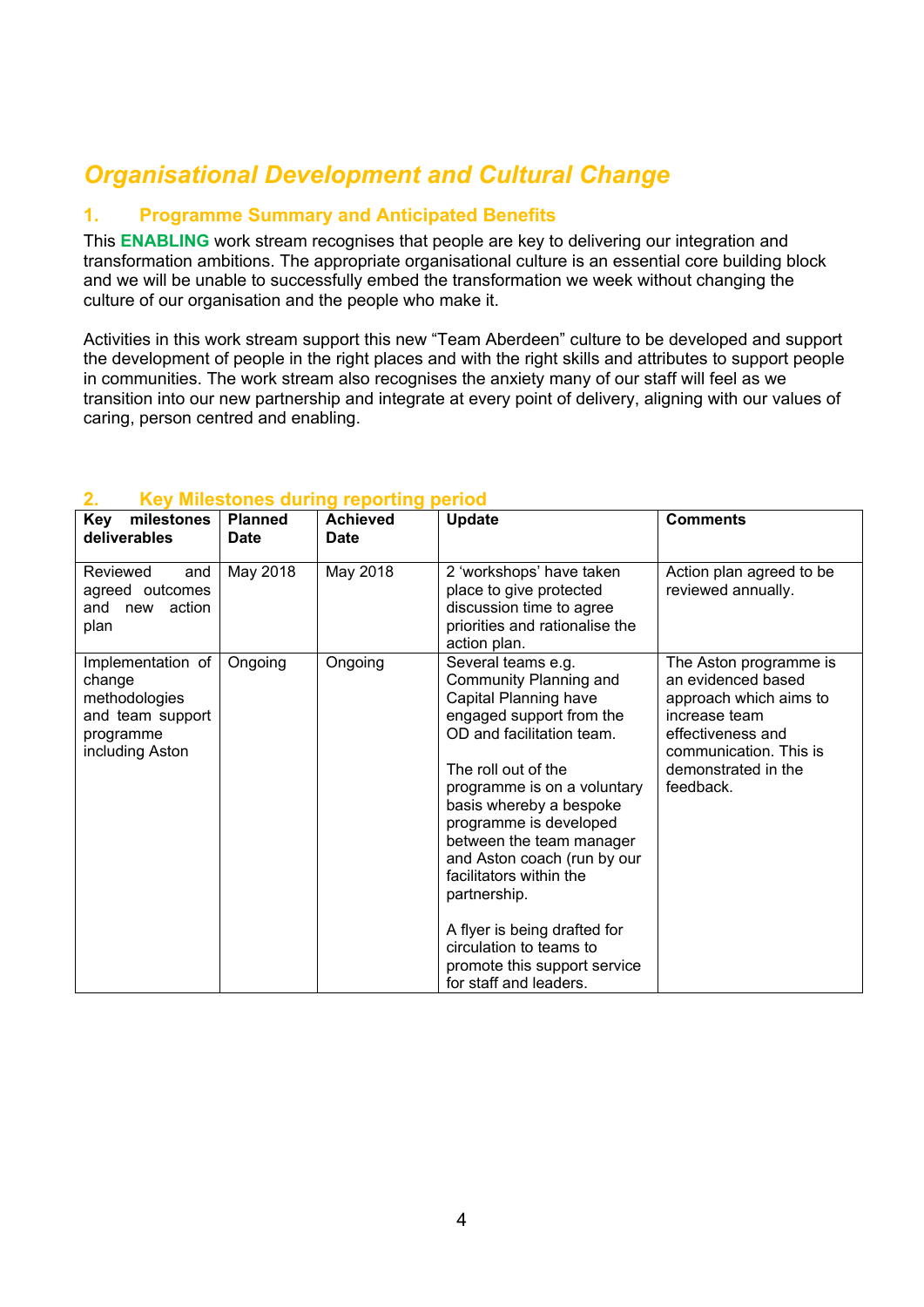| <b>Heart Awards</b>                                                                                                                                                                                                 | 22 <sup>nd</sup><br>February<br>2018 | 22 <sup>nd</sup> February<br>2018 | Staff awards event took<br>place on 22 <sup>nd</sup> February. Initial<br>feedback has been very<br>positive.<br>More than 60 nominations for<br>teams and individuals were<br>gathered in the seven award<br>categories, representing a<br>100% increase in<br>nominations from 2017.<br>Following the event there<br>was two full pages of positive<br>ACHSCP coverage in the<br>Evening Express.<br>A charity collection on the<br>night raised £1,500 for the<br><b>Archie Foundation</b>              | 'Having Exceptional<br>Achievement Recognised<br>Together' - was designed<br>to celebrate the<br>outstanding work of<br>colleagues in ACHSCP<br>and its partner<br>organisations.<br>Planning for next awards<br>will begin after Summer<br>2018. |
|---------------------------------------------------------------------------------------------------------------------------------------------------------------------------------------------------------------------|--------------------------------------|-----------------------------------|------------------------------------------------------------------------------------------------------------------------------------------------------------------------------------------------------------------------------------------------------------------------------------------------------------------------------------------------------------------------------------------------------------------------------------------------------------------------------------------------------------|---------------------------------------------------------------------------------------------------------------------------------------------------------------------------------------------------------------------------------------------------|
| Senior<br>Management<br>to<br>actively<br>support<br>health<br>and<br>wellbeing of the<br>workforce being at<br>heart<br>of<br>the<br>working practices:<br>Sport Aberdeen -<br>Workforce<br>engagement<br>sessions | February<br>2018                     | March 2018                        | Over a two-month period<br>Sport Aberdeen has<br>undertaken workforce<br>engagement sessions across<br>the ACHSCP. This<br>comprised of a mix of:<br>1. Attending team meetings<br>2.<br>Holding open drop in<br>sessions<br>3.<br>Conducting an online<br>questionnaire<br>The aim of this process was<br>to engage with the workforce<br>and identify, from their<br>perspective, the challenges<br>and barriers they face when<br>it comes to personal health &<br>wellbeing during the working<br>day. | An action plan will be<br>developed by the Health<br><b>Working Lives Group</b><br>based on this information<br>and will be evaluated.                                                                                                            |
| iMatter Survey<br>and actions                                                                                                                                                                                       | <b>June 2018</b>                     |                                   | Initial iMatter complete.<br>Findings have been fed back<br>to staff in a range of ways<br>including staff briefings and<br>events. Next survey to be<br>completed in May/June 2018<br>and planning and<br>communication with staff is<br>underway                                                                                                                                                                                                                                                         |                                                                                                                                                                                                                                                   |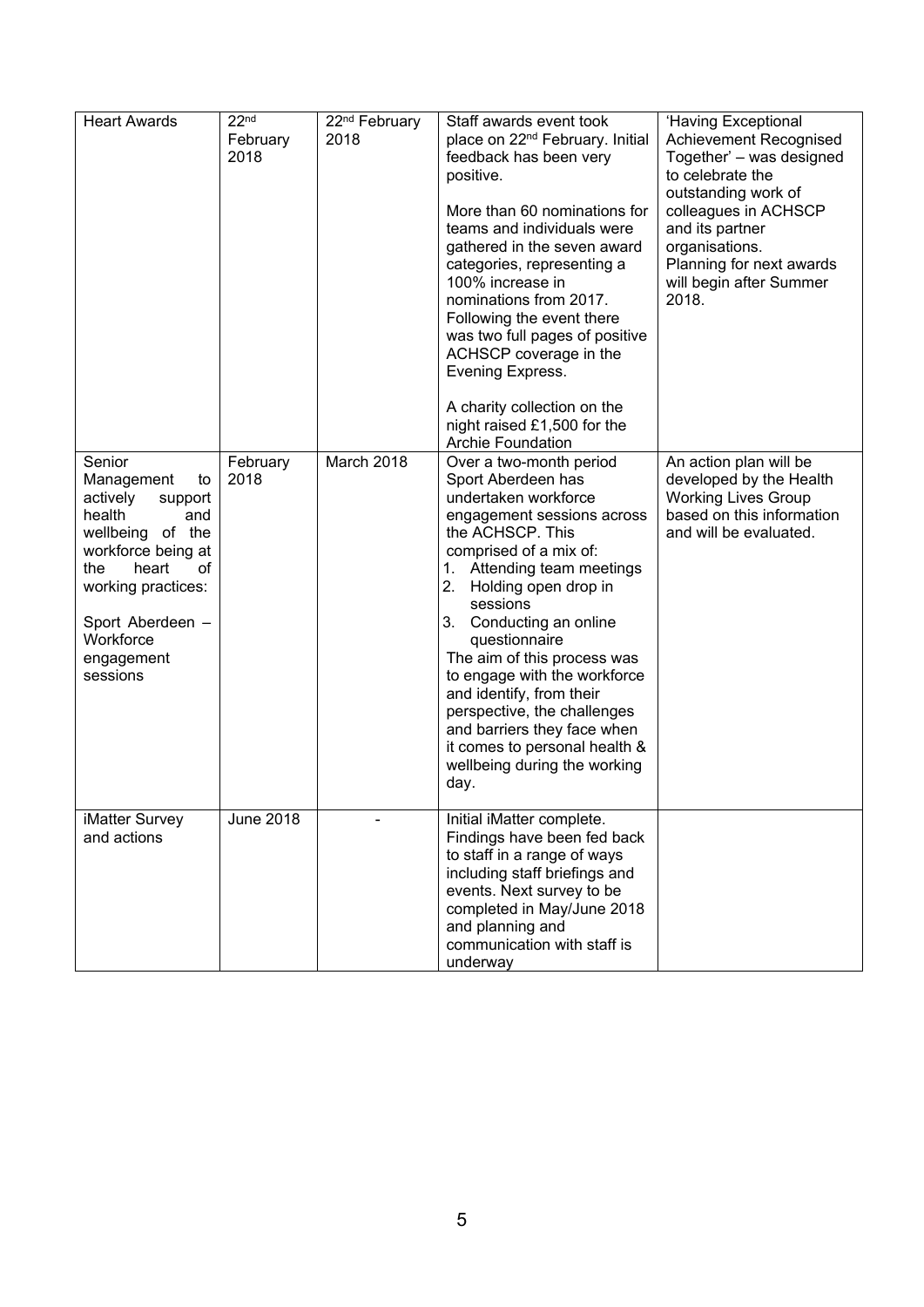| Leadership      | Ongoing. | Ongoing. | <b>Systems Leadership</b>     |  |
|-----------------|----------|----------|-------------------------------|--|
| Development and |          |          | programme with the            |  |
| Support         |          |          | development of trainers and   |  |
|                 |          |          | identified cohorts            |  |
|                 |          |          | Leadership, Coaching and      |  |
|                 |          |          | Improvement Programme         |  |
|                 |          |          | underway. First Systems       |  |
|                 |          |          | Leadership Programme took     |  |
|                 |          |          | place in March 2018 with a    |  |
|                 |          |          | range of staff from across    |  |
|                 |          |          | Grampian including 3 HSCPs    |  |
|                 |          |          | and Acute. Work is underway   |  |
|                 |          |          | to plan and deliver further   |  |
|                 |          |          | Systems Leadership            |  |
|                 |          |          | Programmes and to consider    |  |
|                 |          |          | how this methodology can be   |  |
|                 |          |          | rolled out further across the |  |
|                 |          |          | workforce.                    |  |
|                 |          |          |                               |  |

|                                                                 | <b>Impact</b>                                                                                                    |                                                                               |  |
|-----------------------------------------------------------------|------------------------------------------------------------------------------------------------------------------|-------------------------------------------------------------------------------|--|
| <b>Change</b>                                                   | <b>Budget/Resource</b>                                                                                           | Schedule                                                                      |  |
| H&SC Training Passport (previously named<br>Social Care Campus) | £700,000 reduction to<br>£20,000 (indicative and<br>will be determined as<br>the business case is<br>developed.) | A revised schedule<br>will be developed to<br>reflect the change in<br>scope. |  |

# **4. Issues and Opportunities** *New and Update*

The group are keen to optimise the use of both ACC and NHSG resources to effectively support the Partnership giving a wider resource base in terms of training and tools for supporting staff through change.

# **5. Major Risks** *New and Update*

- The Partnership is in the very early stages of establishing how it will workforce plan effectively in the future. A number of risks in this area have been identified: understanding the workforce required to deliver our future vision; differences between NHS and ACC HR processes; data collection and analysis; ensuring integrated new systems of planning, governance and commissioning. Mitigation: A preparatory action plan has been drafted.
- There is a risk of insufficient succession planning to ensuring employees are available to fill each needed role in your organization. Mitigating actions have been identified including making linkages with the modern apprenticeship programme.

# **6. Outlook and Next Period**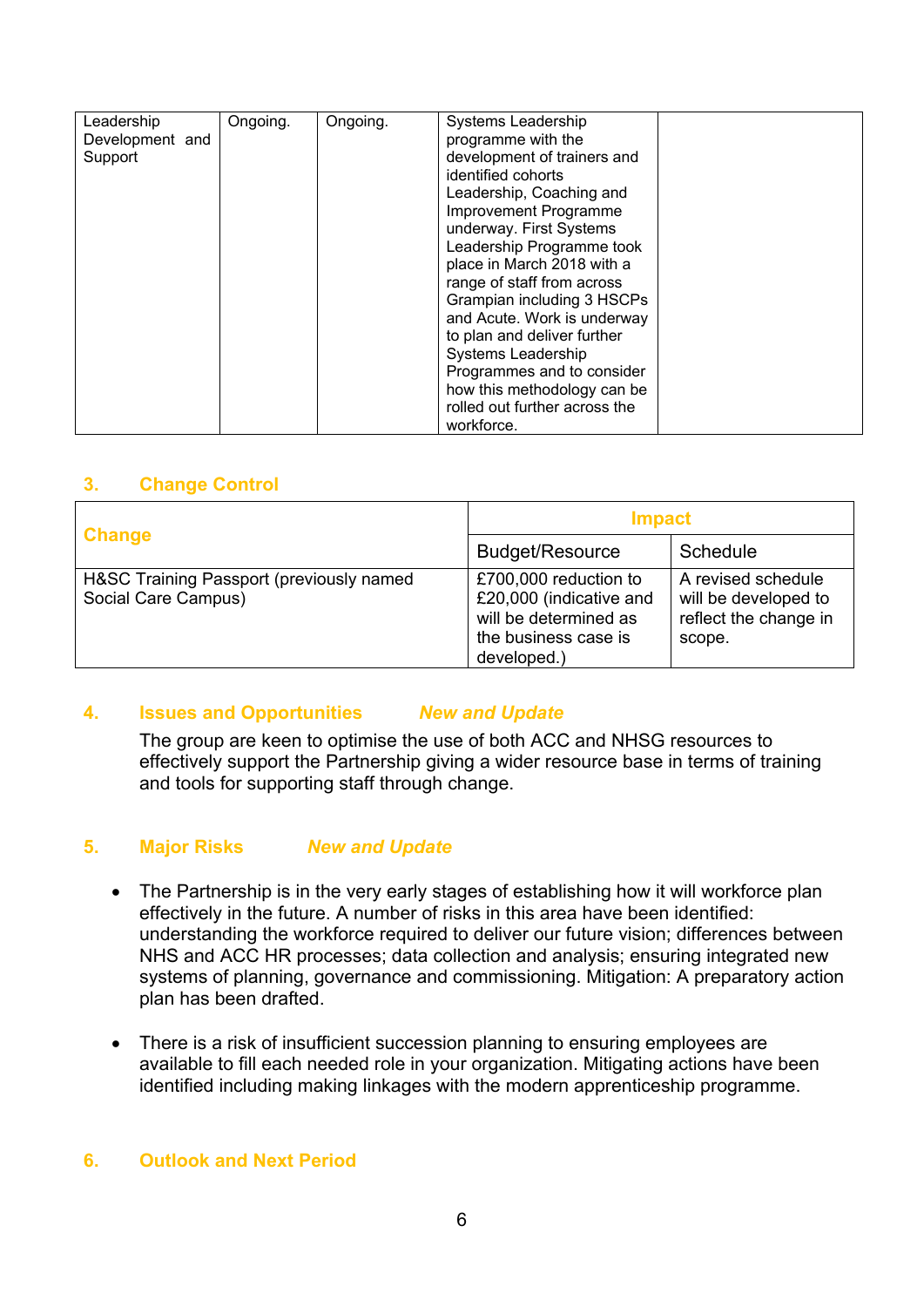Anticipated milestones for the coming period include:

- Training passport outline business case to be developed and agreed.
- Completion of 2<sup>nd</sup> iMatter Survey for all health and social care staff. Results of this survey are anticipated to be available in June 2018.
- Updates on the modern apprenticeship and succession planning actions to be identified.
- Planning for the next annual conference which will take place in early October 2018.
- One of the Partnership's Development Facilitators are expected to be accredited as an Aston facilitator.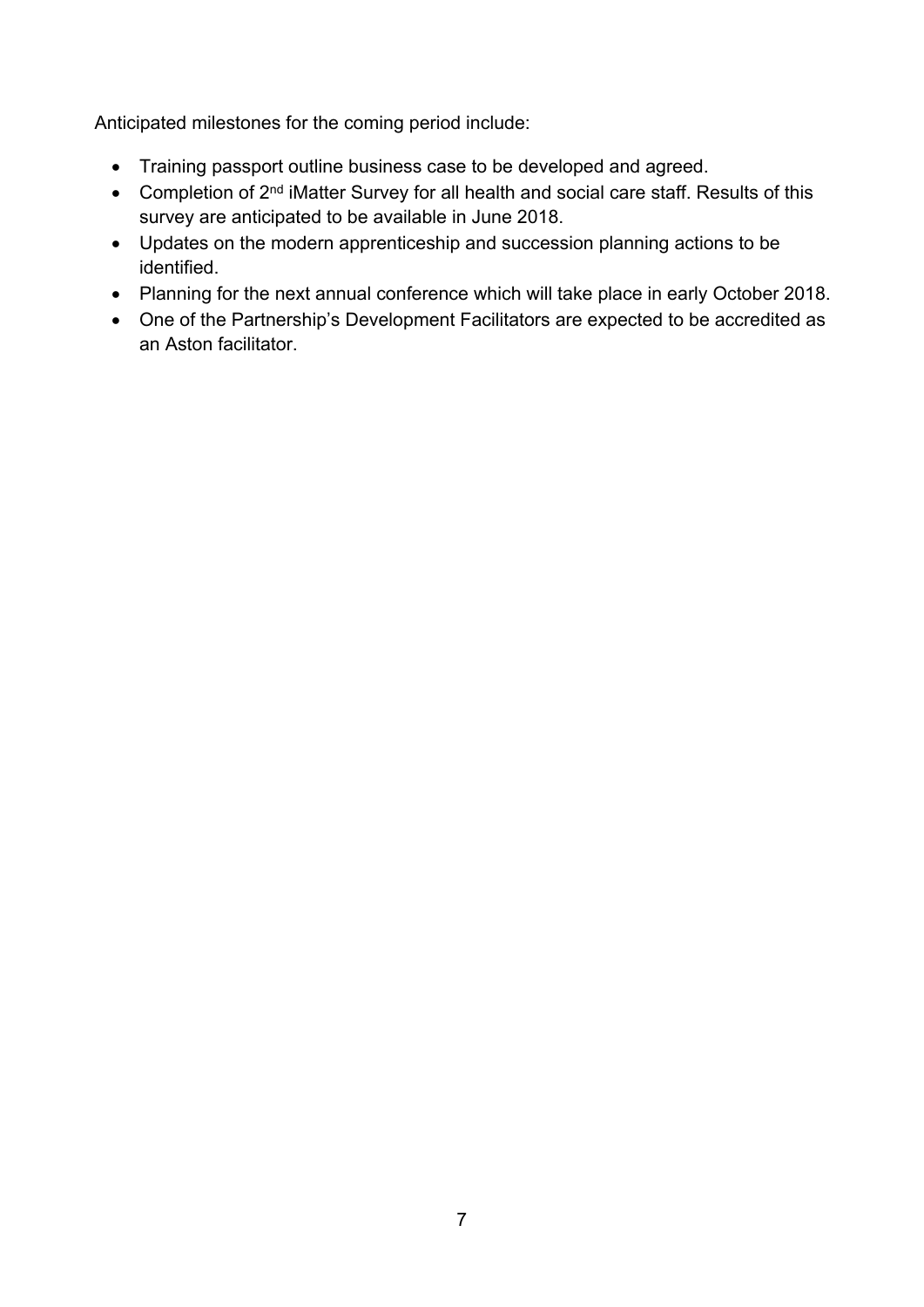# *IT, Infrastructure and Data Sharing*

# **1. Programme Summary and Anticipated Benefits**

This programme considers a range of enablers including Infrastructure, ICT, Technology Enabled Care and Data Sharing, which are significant complex activities that are essential for realising our integration and transformation ambitions.

There are clear links between this enabler work stream and delivery programmes including: the Modernising Primary and Community Care programme, including the provider of smart devices to support our workforce directly caring for people in our communities; the Self-Management and Building Community Capacity programme, including the provision of technology enabled care to support people in communities to effectively self manage their long term conditions.

# **2. Key Milestones during reporting period**

| milestones<br><b>Kev</b><br>deliverables             | <b>Planned</b><br>Date                | <b>Achieved Date</b> | <b>Update</b>                                                                                                                                                                                                                                                                                                                                                                                                                                                                | <b>Comments</b>                                                                                                                                                                                                         |
|------------------------------------------------------|---------------------------------------|----------------------|------------------------------------------------------------------------------------------------------------------------------------------------------------------------------------------------------------------------------------------------------------------------------------------------------------------------------------------------------------------------------------------------------------------------------------------------------------------------------|-------------------------------------------------------------------------------------------------------------------------------------------------------------------------------------------------------------------------|
| Single email and<br>calendar through<br>Office 365   | $31/10/17 -$<br>initial test<br>phase | <b>TBC</b>           | It has been confirmed that<br>NHS Grampian are unable<br>to unblock access to<br>Office 365 for NHS staff at<br>present so a workable<br>solution cannot be<br>delivered to form intranet<br>and data sharing between<br>partnership staff in council<br>& NHS at the current time.<br>It is anticipated that this<br>position will change in<br>approximately 2 years,<br>however in the meantime<br>this will result in delays to<br>this enabling integration<br>project. | Short term solutions are<br>being explored for the<br>following<br><b>Diary &amp; Presence</b><br>information - Federate<br>with Skype<br>Intranet - secure area on<br>public website<br><b>Filesharing - Sharefile</b> |
| <b>ICT</b> devices for<br>nurses and care<br>workers | 31/3/18<br>(first<br>phase)           | <b>TBC</b>           | Work is ongoing to<br>develop a business case<br>for the delivery of ICT<br>devices for front line staff.<br>A project team is being<br>established to develop a<br>robust business case.                                                                                                                                                                                                                                                                                    | There are cross-Grampian<br>linkages to the systems<br>elements of this project<br>and discussions are<br>ongoing at Chief Officer<br>level about the financing<br>of the preferred solution.                           |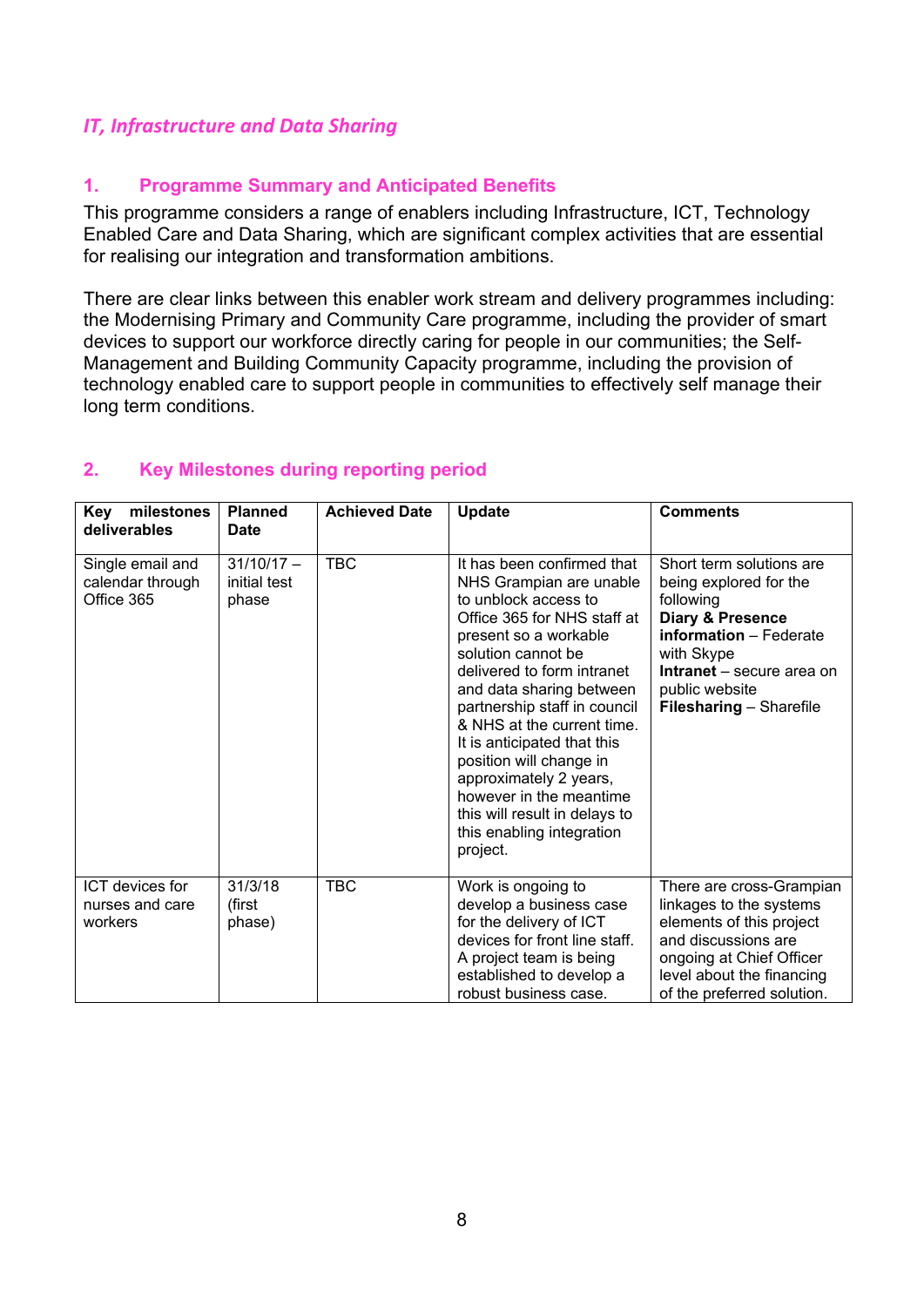| Website                                              | February<br>2018 | Complete. Soft<br>launch February<br>2018. | <b>ACHSCP</b> website went<br>live 19/02/2018, with<br>already increased visitors<br>to the website with page<br>views of 4505 in Feb-Apr<br>2017 and post launch<br>page views of 11251 in<br>Feb-Apr 2018.<br>Phase 2 of the project is<br>progressing, with audit of<br>content on existing NHS<br>and ACC websites being<br>undertaken. | The website will continue<br>to be incrementally<br>developed and improved<br>now that is it live.                                                             |
|------------------------------------------------------|------------------|--------------------------------------------|---------------------------------------------------------------------------------------------------------------------------------------------------------------------------------------------------------------------------------------------------------------------------------------------------------------------------------------------|----------------------------------------------------------------------------------------------------------------------------------------------------------------|
| Edison to<br>Trakcare                                | <b>June 2018</b> | Ongoing                                    | The system is live and<br>tested. Trainings have<br>been completed for the<br>city social workers                                                                                                                                                                                                                                           | There are still a number of<br>issues to resolve with the<br>new system which will be<br>managed as appropriate.<br>The system will go live on<br>5 June 2018. |
| <b>GP Wifi Enabled</b>                               | <b>TBC</b>       | <b>TBC</b>                                 | Survey information has<br>gone out to all city GP<br>practices, in order to assist<br>with prioritising the work<br>required                                                                                                                                                                                                                | This will allow additional<br>coverage in GP practices<br>for Partnership staff link<br>workers Inca etc.                                                      |
| Technology<br><b>Enabled Care</b><br>(TEC) Framework | Summer<br>2018   | Ongoing.                                   | A number of workshops<br>have taken place with a<br>wide range of stakeholder<br>to develop a TEC<br>Framework for Aberdeen<br>City. This work is now<br>nearing conclusion                                                                                                                                                                 | Scotland's Digital Health<br>and Care Strategy was<br>published Strategy on 26th<br>April 2018.                                                                |
| Data Sharing                                         | Ongoing          | Ongoing                                    | A city committee is now<br>established and will look at<br>data sharing agreements<br>for prioritised projects<br>including Link Working<br>and INCA.                                                                                                                                                                                       |                                                                                                                                                                |

|               |                        | Impact          |
|---------------|------------------------|-----------------|
| <b>Change</b> | <b>Budget/Resource</b> | <b>Schedule</b> |
| N/A           |                        |                 |

# **4. Issues and Opportunities** *News and Update*

Vacant IT Project Manager progressing towards recruitment process. Vacant Business Analyst – awaiting potential redeployment of council staff.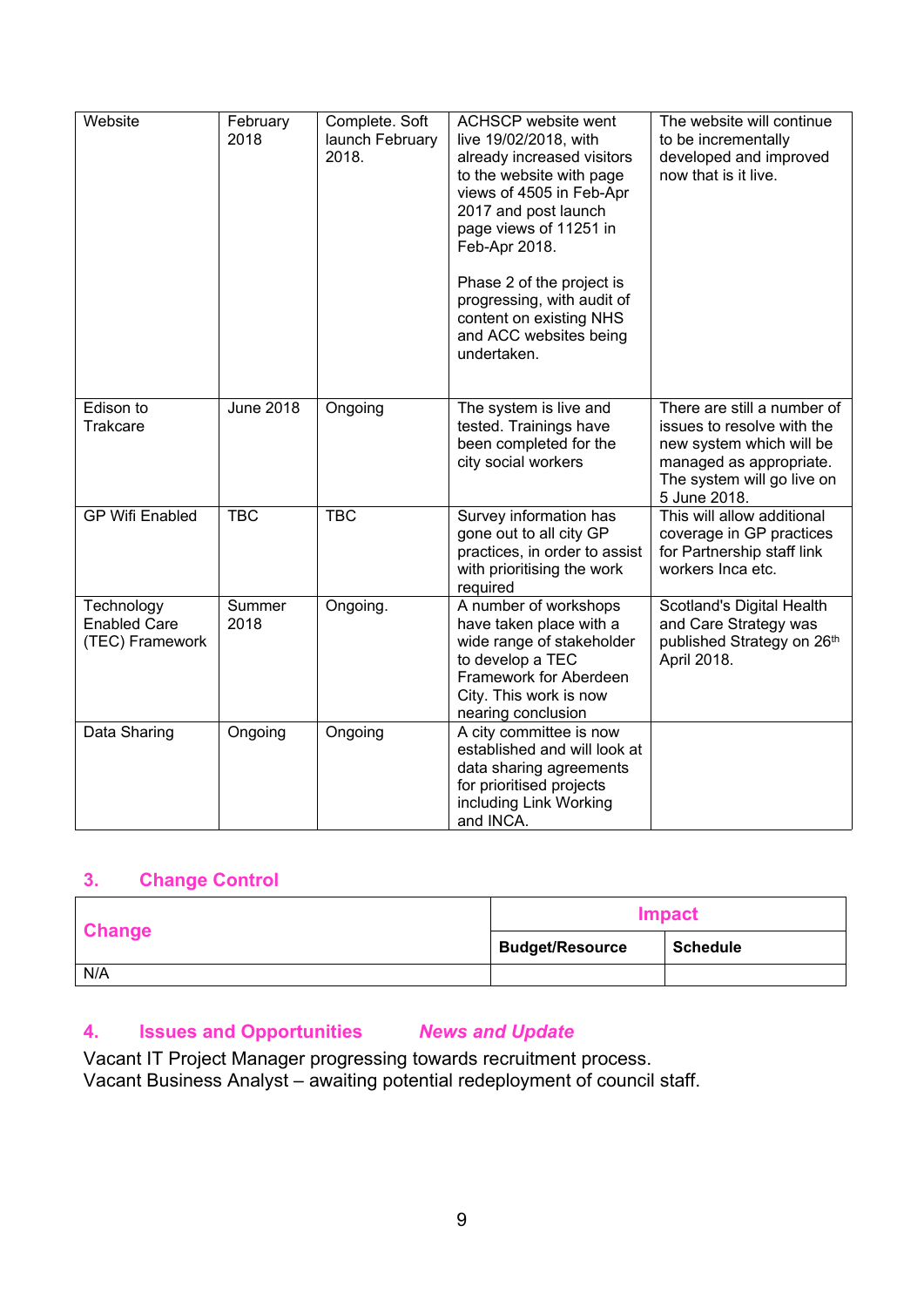# **5. Major Risks** *New and Update*

**Staff shortage** – delays in replacing IT project management and business analyst staff, are impacting on pace of delivering projects. This is being partially mitigated through the reprioritisation of projects and ongoing discussions with partners.

**Mitigation:** This is minimal as social workers & NHS staff can still access Edison after the go live date

# **6. Outlook and Next Period**

Anticipated milestones for the coming period include:

- A City Technology Enabled Care Framework approved.
- Business Case developed for replacement for Care First.
- Project close Edison Replacement.
- Partnership devices advisory paper.
- Technology direction to collaboration with intranet diary's and file sharing etc.
- Timeline for implantation of GovRoam (a public sector wifi solution).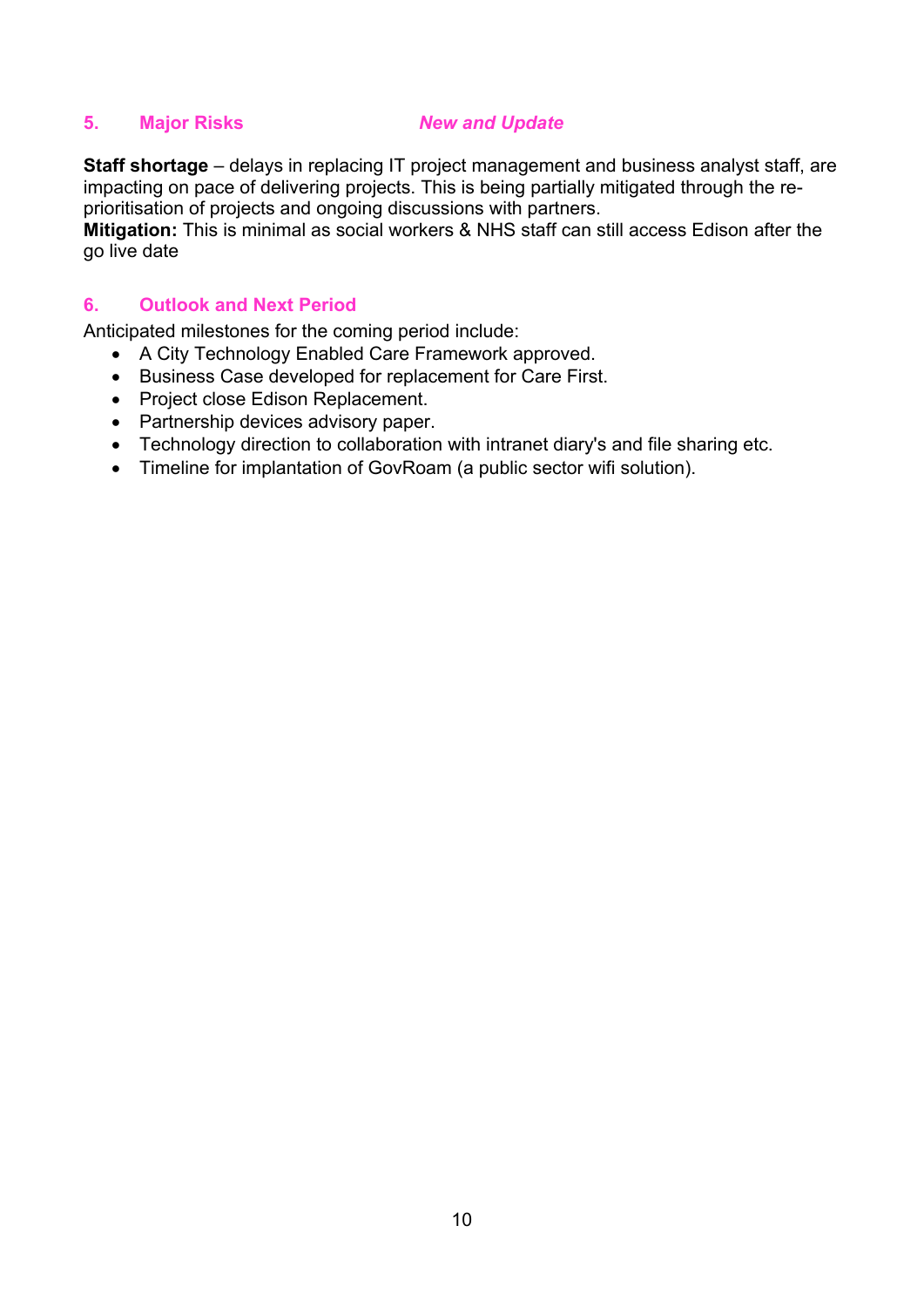# *Modernising Primary & Community Care Programme*

# **1. Programme Summary and Anticipated Benefits**

This work stream includes reviewing and developing strategies for:

• Collaborative working, in locality hubs, with increased pharmacist provision, social work links and GP led beds to help to reduce admissions to hospital

• Locality hubs supported by the design of integrated health and care teams, and investigating new models such as Buurtzorg and Advanced Nurse Practitioners

• New service delivery models for primary care and modernising of infrastructure

A long term initial blueprint and vision for reimagining primary and community care has been developed and this long-term plan was approved by IJB in January 2018.

| Key<br>milestones<br>deliverables                                                                     | <b>Planned</b><br>Date                            | <b>Achieved</b><br><b>Date</b> | <b>Update</b>                                                                                                                                                                                                                                                                                                                                                                                 | <b>Comments</b>                                                                                                                                                               |
|-------------------------------------------------------------------------------------------------------|---------------------------------------------------|--------------------------------|-----------------------------------------------------------------------------------------------------------------------------------------------------------------------------------------------------------------------------------------------------------------------------------------------------------------------------------------------------------------------------------------------|-------------------------------------------------------------------------------------------------------------------------------------------------------------------------------|
| Commence<br>ment of<br>evaluation of<br><b>Buurtzorg</b><br>Principles in<br>Aberdeen/<br><b>INCA</b> | 1/3/18 (for<br>first phase<br>implementat<br>ion) | 26/3/18                        | 2 test teams established in Cove and<br>Peterculter.<br>Quantitative and qualitative evaluation<br>commenced.<br>Project team presented learning form the<br>induction programme at the National<br>NMAPH conference in Edinburgh on the<br>26th April 2018.                                                                                                                                  | Project now in<br>implementation<br>phase<br>Referrals received<br>from both health<br>and social care.<br><b>Referrals</b><br>predominantly<br>require social<br>care input. |
| Nursing<br>succession<br>planning<br>development<br>work                                              | 1/6/18                                            | 1/5/18                         | Workshops delivered with community<br>nursing team to align service planning with<br>blueprinting work completed for primary<br>care.<br>Analysis work commenced to of nursing<br>demand into future in order to identify future<br>required skills and staff mix.                                                                                                                            | Ongoing project                                                                                                                                                               |
| Community<br>Mental<br><b>Health Hub</b>                                                              | 31/3/19                                           | ongoing                        | Project is operational and initial evaluation<br>is about to progress. Dr Kate Morton gave a<br>presentation to the TCPB in May 2018.<br>Business Case to be presented July 2018.                                                                                                                                                                                                             | Project is in<br>implementation<br>phase.                                                                                                                                     |
| <b>West Visiting</b><br>Service                                                                       | November<br>2017<br>commence<br>ment              | Ongoing.                       | West visiting service is now in its 7th month<br>of operation and all practices in the West<br>Locality are using the service. The service<br>has received extremely positive reviews<br>from GPs to date, and no. of referrals is<br>increasing month on month. A total of 250<br>visits carried out Nov $6th$ 2017 - 15 <sup>th</sup> May<br>2018. Evaluation report expected June<br>2018. | GPs in other<br>localities are<br>indicating a<br>keenness to<br>progress a similar<br>service.                                                                               |

# **2. Key milestones during reporting period**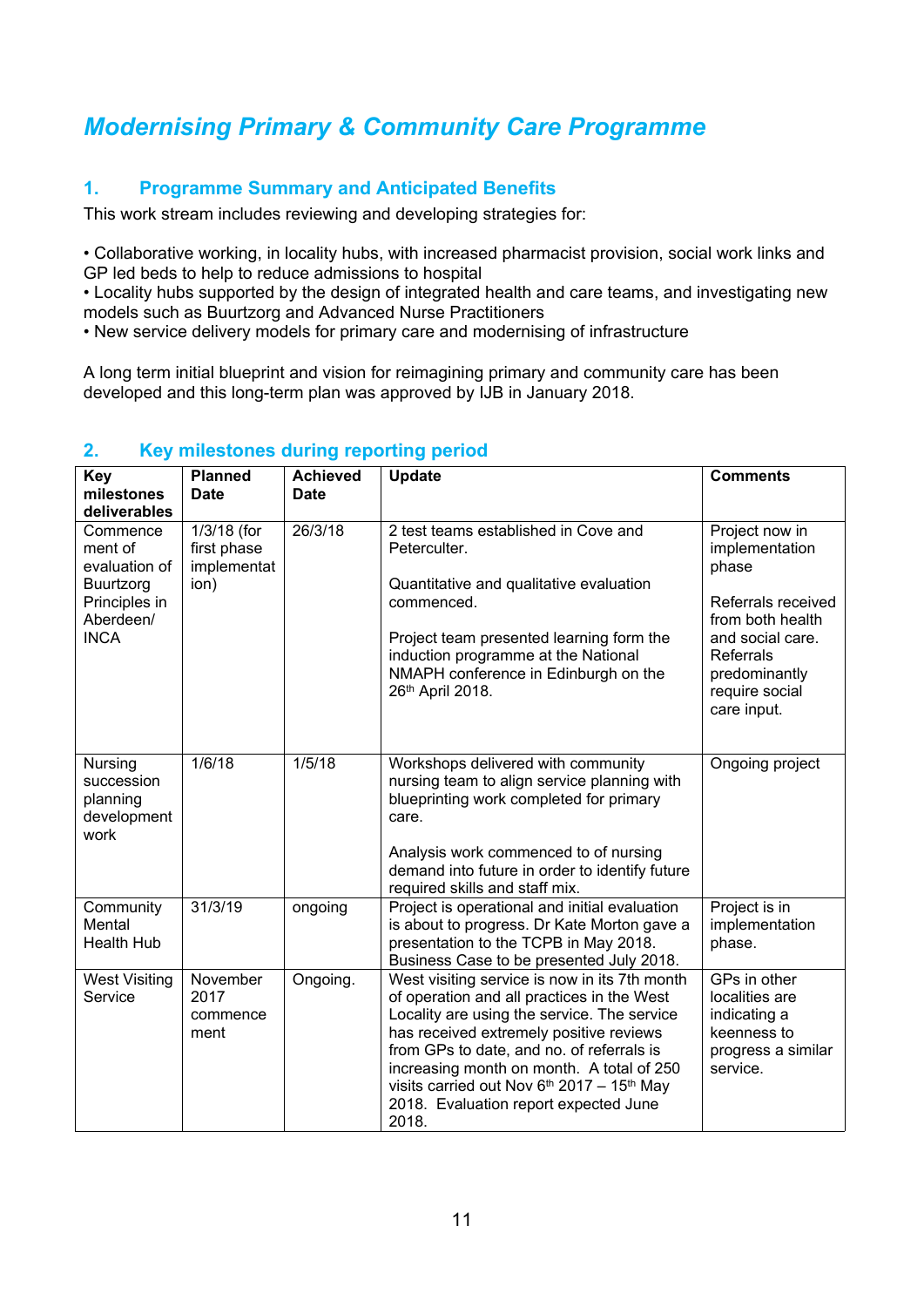|               |                          | <b>Impact</b> |
|---------------|--------------------------|---------------|
| <b>Change</b> | Budget/Resource Schedule |               |
| none          |                          |               |

# **4. Issues and Opportunities** *New and Update*

Some INCA / Buurzorg team members have taken up other job opportunities. This resulting in interim capacity and morale challenges.

# **5. Major Risks** *New and Update*

There are risks associated with the INCA / Buurzorg project. There is a potential of being unable to recruit to vacant posts. The project team and INCA teams are regularly reviewing staffing and case load management.

# **6. Outlook and Next Period**

Anticipated milestones for next reporting period include:

- West Visiting Evaluation Report
- Completion of caseload analysis for community nursing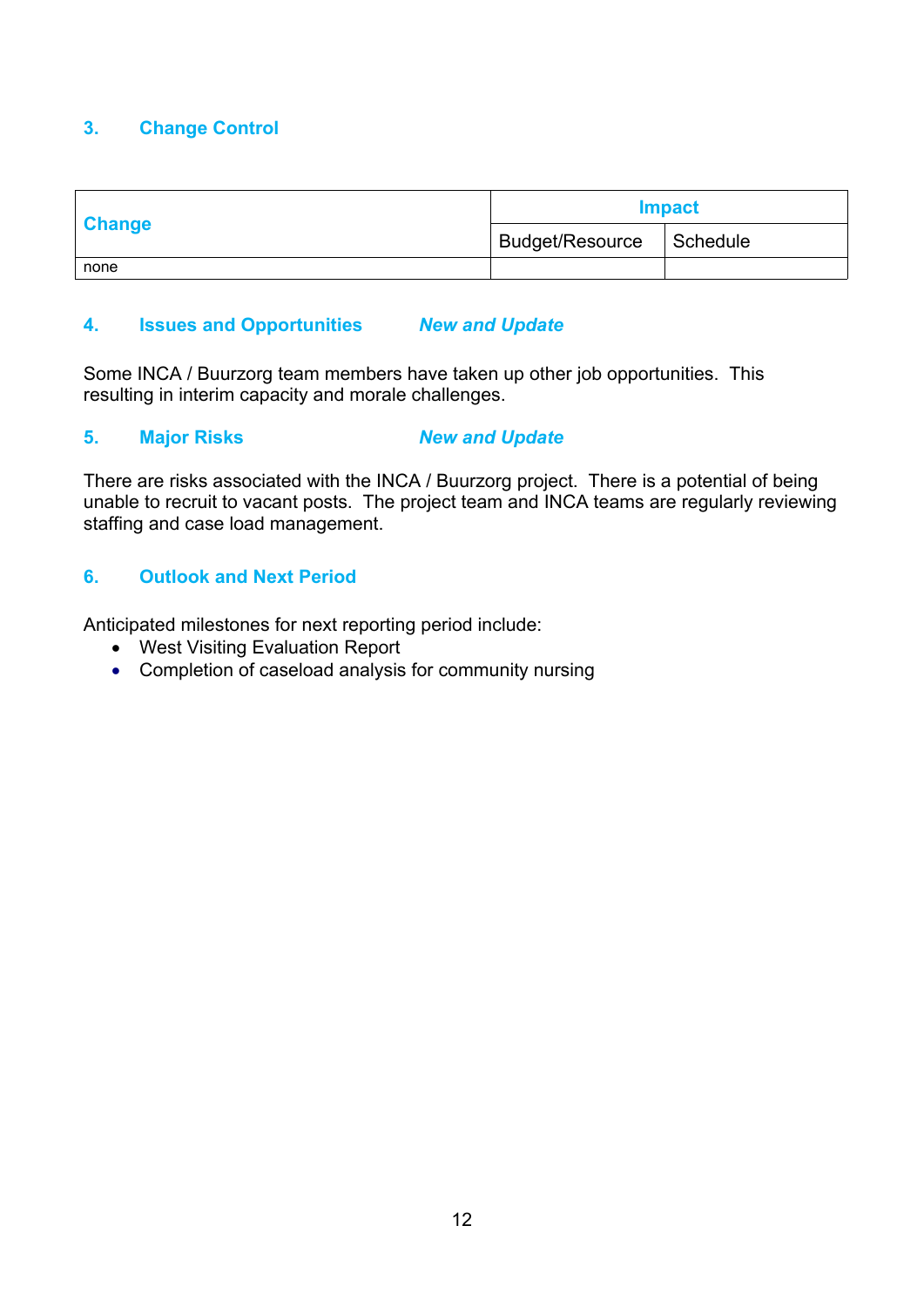# *Supporting Self-Management of Long Term Conditions and Building Community Capacity*

# **1. Programme Summary and Anticipated Benefits**

This work stream recognises that pressures on mainstream primary and community care services cannot be reduced through a "more of the same" approach. The work stream seeks to shift our relationship with communities to enable a more co-productive approach and to nudge the culture towards being more empowered and responsible in relation to ourselves and each other. A number of referrals and appointments in primary care currently relate to social issues and low level anxiety/ depression, and evidence exists that this can be reduced through "non-clinical" support and link resources, embedded in the community and our locality teams.

To deliver population level impact and change we need to go beyond small tests of change and develop at scale activities.

| milestones<br><b>Key</b><br>deliverables                                         | <b>Planned</b><br><b>Date</b> | <b>Achieved Date</b> | <b>Update</b>                                                                                                                                                                                                                                                                                                                 | <b>Comments</b>                                                                                                   |
|----------------------------------------------------------------------------------|-------------------------------|----------------------|-------------------------------------------------------------------------------------------------------------------------------------------------------------------------------------------------------------------------------------------------------------------------------------------------------------------------------|-------------------------------------------------------------------------------------------------------------------|
| <b>Link Practitioners</b>                                                        | <b>June 2018</b>              | ongoing              | SAMH was awarded the<br>contract to provide Link<br>practitioner for the City in<br>January 2018.<br>Recruitment process<br>complete for a Community<br><b>Link Development</b><br>Manager who will project<br>manage the roll out of the<br>wider link approach.<br>Initial Link Practitioners to<br>be in post Summer 2018. | Recruitment to Link<br>Practitioner positions is<br>ongoing.<br>First phase roll-out to take<br>place Summer 2018 |
| Digital Platform to<br>support<br>signposting<br>(National Service<br>Directory) | June 2018                     | ongoing              | <b>ACHSCP</b> working with<br>NHS 24 in first phase of<br>implementation to develop<br>national service directory.<br>This platform will capture<br>all activity taking place in<br>city.<br>Workshop took place with<br>key partners on 18 <sup>th</sup> April<br>2018 to scope.                                             | Project is in define stage                                                                                        |

# **2. Key milestones during reporting period**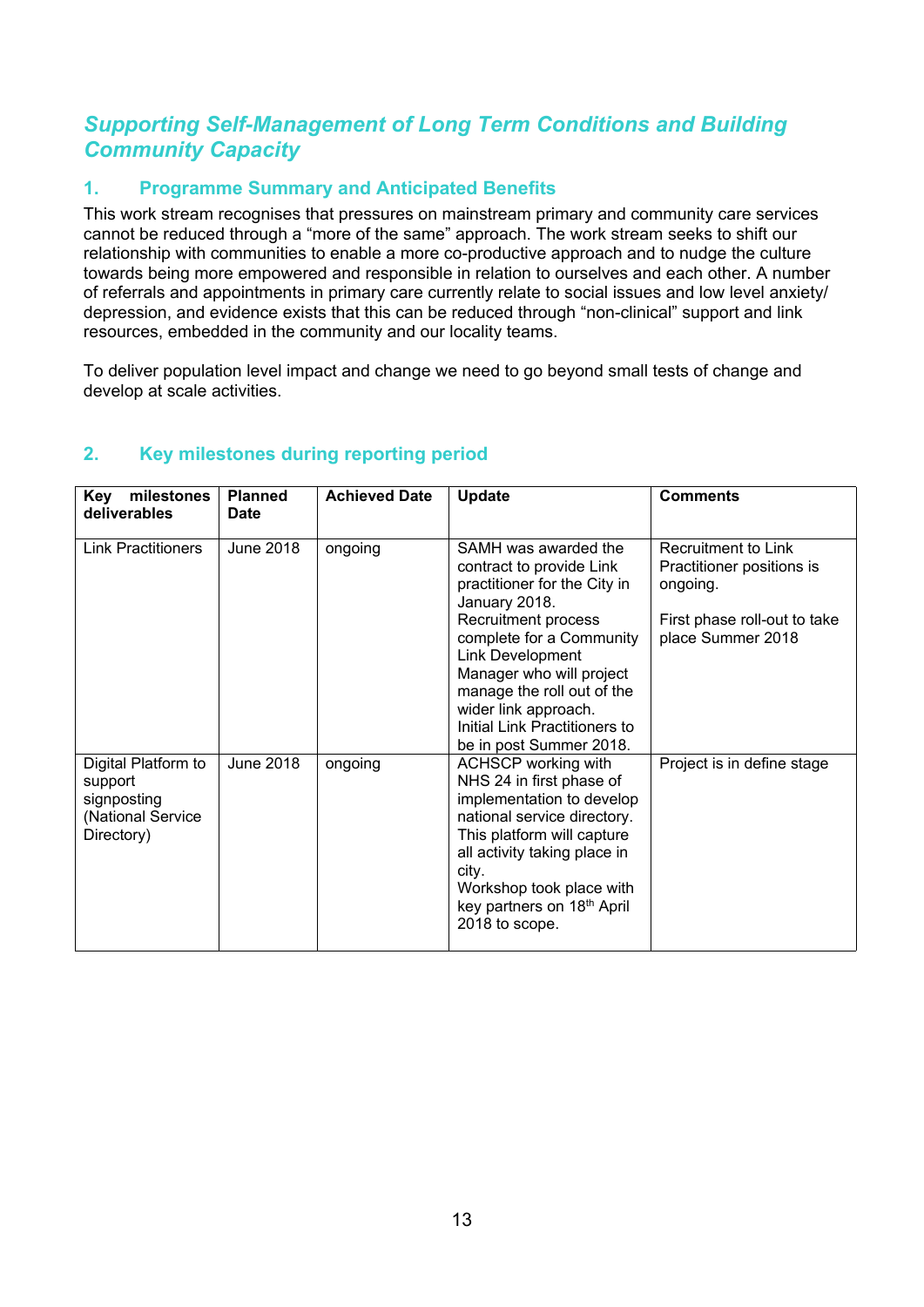| Social Transport                      | <b>June 2018</b> | ongoing | The need for a demand<br>responsive transport<br>service and booking office<br>is being reviewed<br>currently, an update report<br>and proposal for future will<br>be brought to IJB in late<br>2018.<br>Two test of change<br>projects have been<br>identified to make<br>efficiencies in the wider<br>health and social care<br>environment which will<br>have benefits for the<br>transport system. These<br>will be worked up further in<br>the coming quarter. |                                                                      |
|---------------------------------------|------------------|---------|---------------------------------------------------------------------------------------------------------------------------------------------------------------------------------------------------------------------------------------------------------------------------------------------------------------------------------------------------------------------------------------------------------------------------------------------------------------------|----------------------------------------------------------------------|
| House of Care<br>(HoC)                | <b>June 2018</b> | ongoing | Three city practices have<br>been approved to<br>participate in the House of<br>Care project<br>(Kincorth/Cove, Scotstown<br>and Gilbert Road).<br>Initial care and support<br>planning training took<br>place in January 2018.<br>Evaluation framework has<br>been developed and will<br>be systematically                                                                                                                                                         | Kincorth and Cove<br>Practice commenced HoC<br>approach in May 2018. |
| <b>Golden Games</b>                   | <b>June 2018</b> | ongoing | implemented with each<br>practice starting.<br>Golden Games event has<br>been delivered in 2017<br>with 465 participants.<br>Outline Business Case for<br>2018/19 and 2019/20 has<br>been approved with<br>sustainability plan in place.<br><b>Legal Funding Agreement</b><br>for two-year period agreed<br>and signed 01/04/18                                                                                                                                     | Summer Golden Games to<br>take place June 2018                       |
| Living and Ageing<br>Well in Aberdeen | <b>June 2018</b> | Ongoing | Initial workshop to develop<br>framework took place in<br>April 2018.<br>Legal Funding<br>Agreements in place to<br>support work in place for<br>living well café, parish<br>nursing and post<br>diagnostic dementia<br>support.                                                                                                                                                                                                                                    |                                                                      |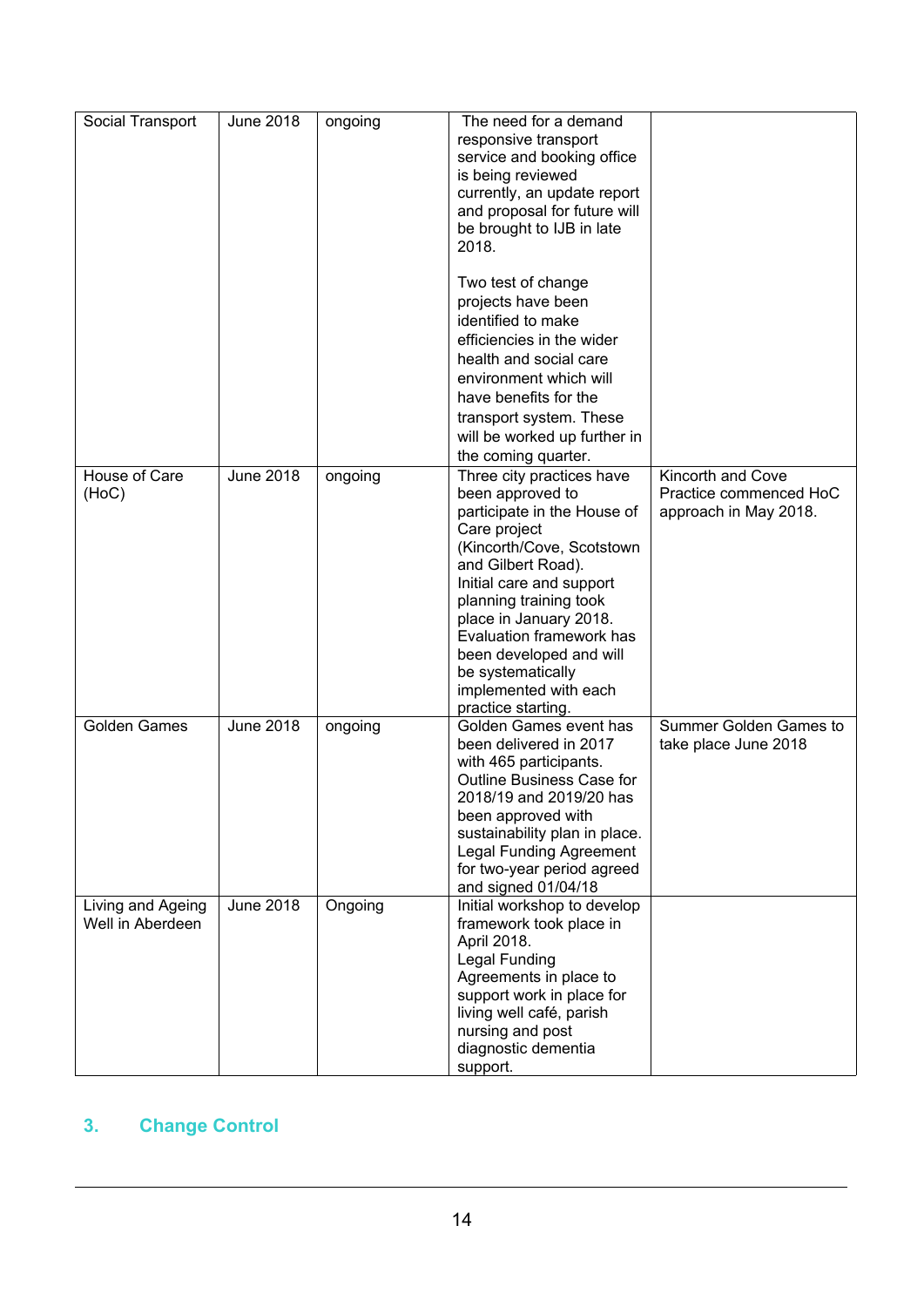| <b>Change</b>                                                                                                                                                                                                                                                                                                                                                                                                                                                                                       | <b>Impact</b>                                                  |                                                   |
|-----------------------------------------------------------------------------------------------------------------------------------------------------------------------------------------------------------------------------------------------------------------------------------------------------------------------------------------------------------------------------------------------------------------------------------------------------------------------------------------------------|----------------------------------------------------------------|---------------------------------------------------|
|                                                                                                                                                                                                                                                                                                                                                                                                                                                                                                     | <b>Budget/Resource</b>                                         | Schedule                                          |
| Locality Development Support - change to close the<br>above project. The initial commission was for 2 phases.<br>The initial phase was delivered (focusing on 2 parts;<br>Engagement, Consultation, Participation and Involvement<br>Strategy and best practice and asset mapping and<br>analysis) using this as a foundation piece of work an<br>approach for the second phase is being developed using<br>a local format and resources and therefore external<br>resource was no longer required. | Reduction of £51,040<br>against planned<br>budget of £100,000. | No impact to schedule<br>of developing localities |

# **4. Issues and Opportunities** *New and Update*

- We have received a good response (31 applications) to our link practitioner recruitment, however, we will need to re-advertise the senior link practitioner roles due to insufficient candidates.
- House of Care project manager will be vacant recruitment will be progressed as matter of urgency through NHSG

# **5. Major Risks** *New and Update*

No major risks identified in current period.

# **6. Outlook and Next Period**

Anticipated milestones for the coming period include:

- Community Links Development Manager in post 01/06/18
- Phase one roll out of link practitioners in practices and start date agreed
- Social Transport demand responsive transport and booking office review completed with initial findings and recommendations.
- Draft Living and Ageing Well in Aberdeen framework developed.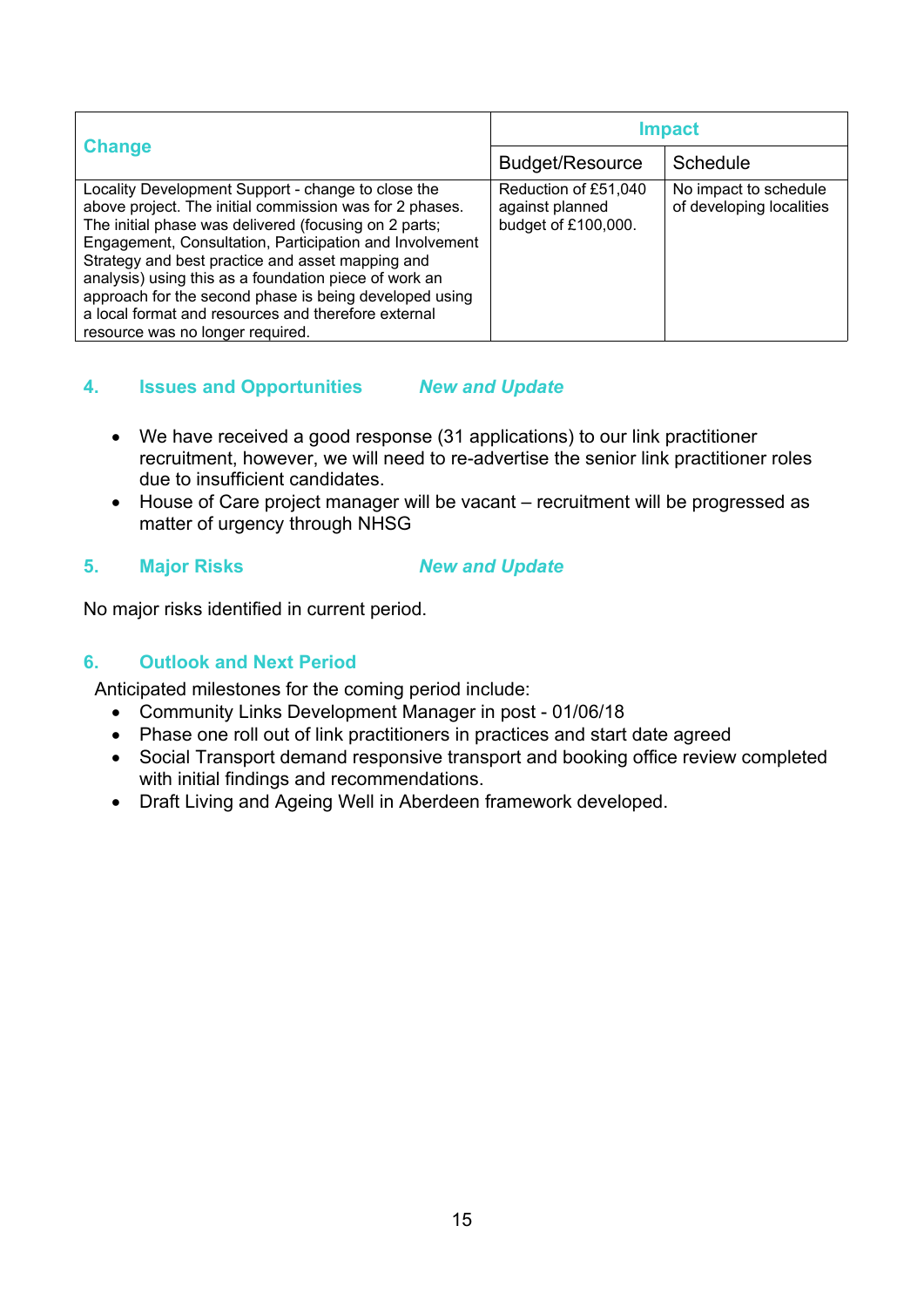# *Strategic Commissioning*

# **1. Programme Summary and Anticipated Benefits**

The Partnership was required by the Public Bodies legislation to produce a Strategic Commissioning Plan/Strategic Plan and this was published on our 'Go live' date in 2016.

Aligned to this will be a Commissioning Implementation Plan which will translate the Strategic Plan's ambitions and priorities into commissioning intentions for the next six years and include a Market Facilitation Statement which will outline how the partnership can best support the local health and social care market.

The Strategic Commissioning Programme Board has now met and relevant workstreams are being formed.

Anticipated benefits include contractual arrangements that are fit for purpose; more appropriate care models; improved quality of experiences and outcomes for individuals, particularly in terms of being supported to remain safely at home for longer; and improved efficiency.

| milestones<br><b>Key</b><br>deliverables                    | <b>Planned</b><br><b>Date</b> | <b>Achieved Date</b> | Update                                                                                                                                                                                  | <b>Comments</b> |
|-------------------------------------------------------------|-------------------------------|----------------------|-----------------------------------------------------------------------------------------------------------------------------------------------------------------------------------------|-----------------|
| Forming of<br>Strategic<br>Commissioning<br>Programme Board | January<br>2018               | March 2018           | This new programme<br>board continues to form.<br>The Terms of Reference<br>for this board continue to<br>be refined and discussions<br>are ongoing around its<br>focus and priorities. |                 |

#### **2. Key milestones during reporting period**

# **3. Change Control**

|                                                     | <b>Impact</b>          |           |
|-----------------------------------------------------|------------------------|-----------|
| <b>Change</b>                                       | <b>Budget/Resource</b> | Schedule  |
| The Carers Support Test of Change project has moved | No impact              | No impact |
| from the SMCC workstream into the Strategic         |                        |           |
| Commissioning workstream                            |                        |           |

# **4. Issues and Opportunities** *New and Update*

This is an extremely broad and complex workstream and it is taking time to form and identify priorities to progress.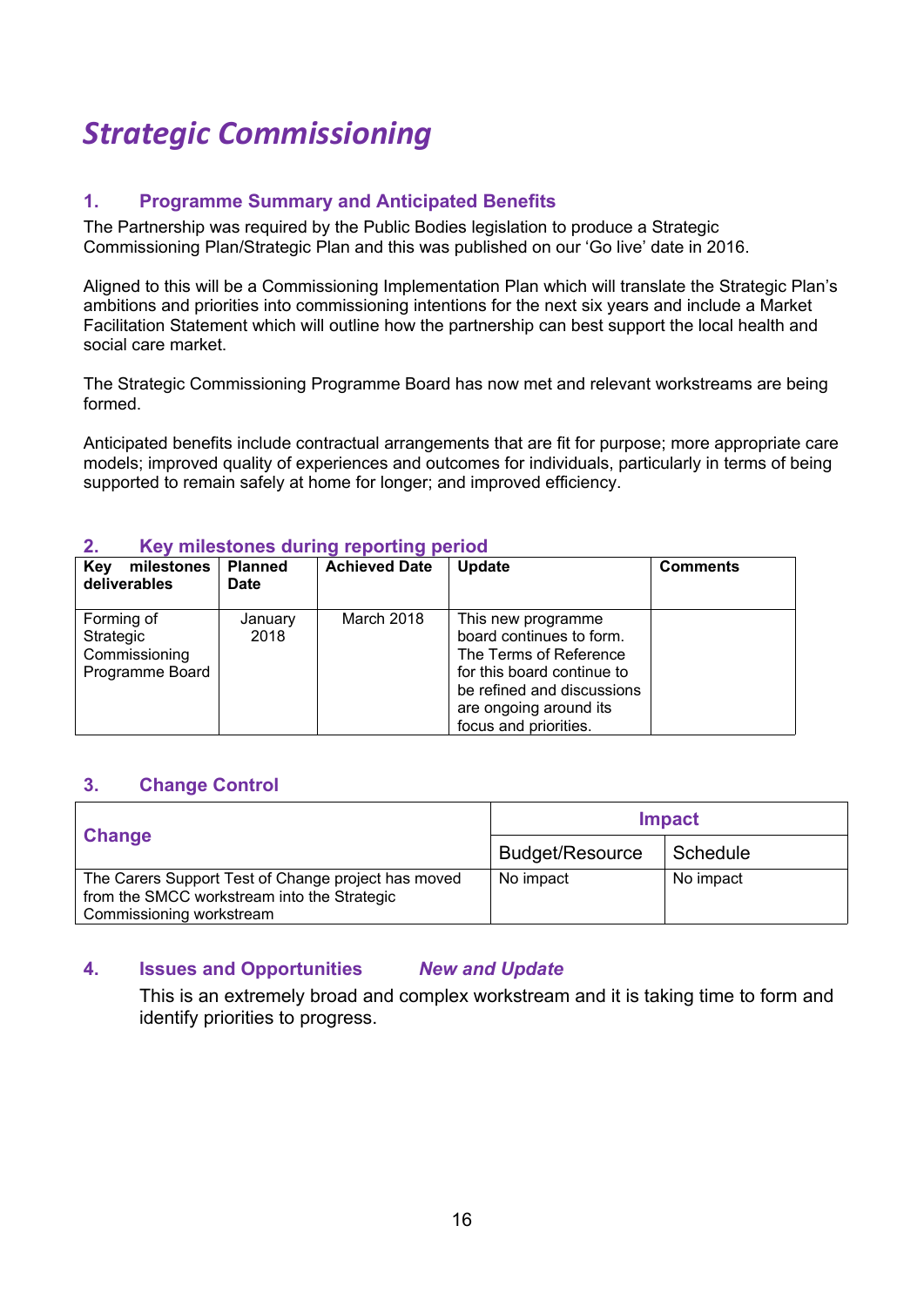# **5. Major Risks** *New and Update*

There is a risk that the Strategic Commissioning Programme Board does not include the appropriate membership. This is being mitigated by inviting additional stakeholders onto the group including Chief Officer Early Intervention and Community Empowerment, and Chief Officer Business Intelligence and Performance Management (both ACC).

# **6. Outlook and Next Period**

Anticipated milestones for next reporting period include:

- Identification of priority workstreams
- Development of Market Facilitation Working Group, which will be charged to engage with and support the market to engage with and support the delivery of our Commissioning Plan. It is anticipated that the plan for doing this work will be complete within the next reporting period.
- Report to IJB on review of properties used for delivery of social care.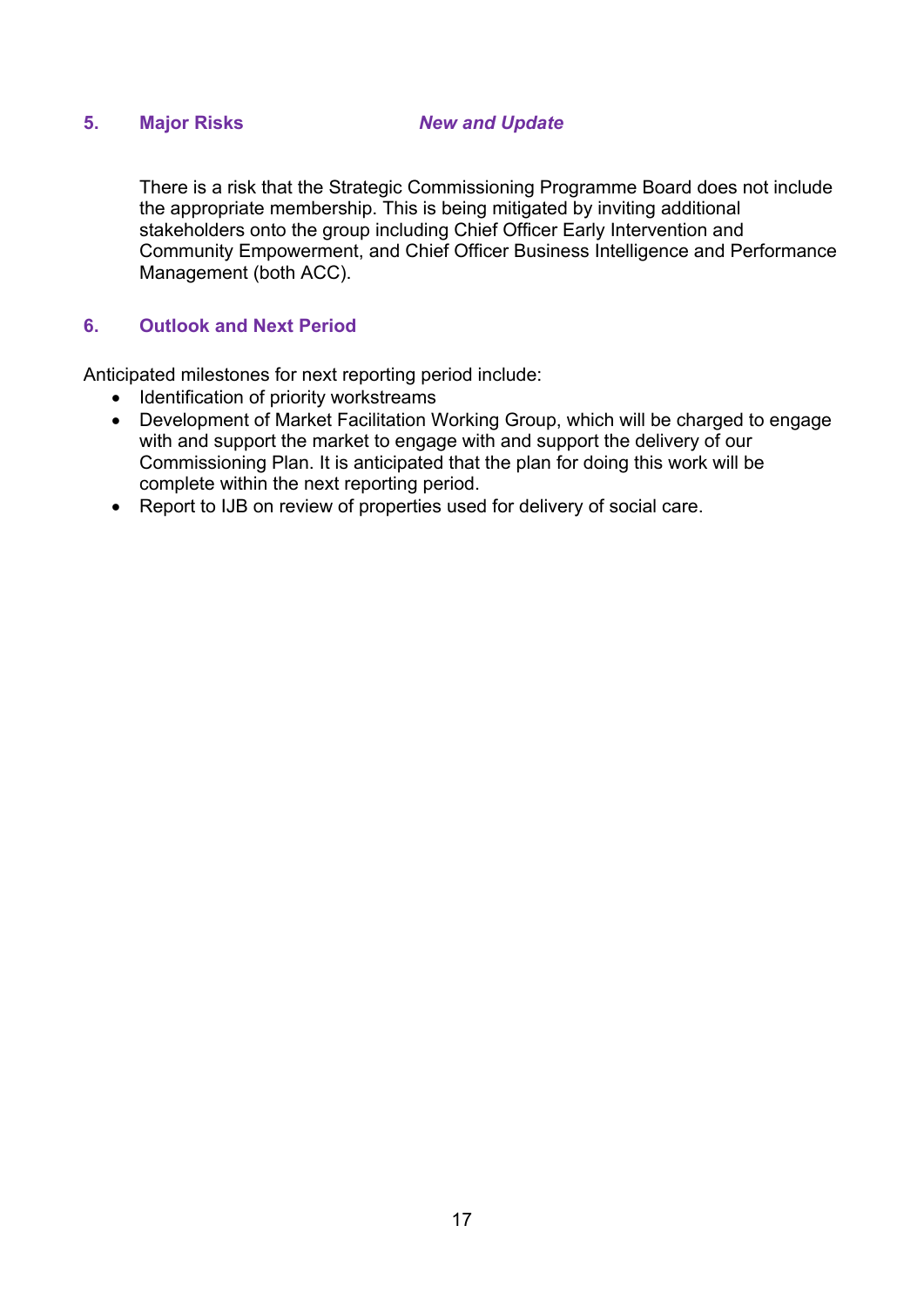# *Acute Care @ Home*

# **1. Programme Summary and Anticipated Benefits**

Our Acute Care at Home service will provide, for a limited time period, active treatment by appropriate professionals, in the individual's home, for condition(s) that would otherwise require acute hospital in-patient care.

The development of such a service fits with our ambition for our strategic intentions to have a greater preventative impact especially since we know that prolonged length of stay for the frail elderly and those with long term conditions can lead to a higher risk of acquired infection and other complications such as loss of confidence, function and social networks.

Increasingly, given the choice, individuals and their carers show a preference for receiving care at home, when they have confidence that it will be provided by skilled practitioners working collaboratively to ensure continuity of care.

# **2. Key milestones during reporting period**

| milestones<br>Key<br>deliverables     | <b>Planned</b><br><b>Date</b> | <b>Achieved Date</b> | <b>Update</b>                                                                                                                                                                                                                                                                                   | <b>Comments</b>                                                              |
|---------------------------------------|-------------------------------|----------------------|-------------------------------------------------------------------------------------------------------------------------------------------------------------------------------------------------------------------------------------------------------------------------------------------------|------------------------------------------------------------------------------|
|                                       |                               |                      |                                                                                                                                                                                                                                                                                                 |                                                                              |
| Initial operational<br>staff in place | November<br>2017              | April 2018           | Successfully recruited to<br>Team Leader, Advanced<br>Nurse Practitioner,<br>Physiotherapist,<br>Occupational Therapist,<br>Pharmacy Technician and<br>5 Health Care Support<br>Worker roles.<br>Work ongoing to fill<br><b>Consultant Geriatrician</b><br>and Administrator posts.             | Delays in<br>recruitment and<br>HR checks have<br>resulted time<br>slippage. |
| AC@H Team<br>operational              | February<br>2018              | April 2018           | Team are currently<br>conducting PDSA cycle<br>tests with patients to<br>ensure processes and<br>pathway are safe and<br>optimised. Scale up will<br>continue incrementally<br>initially caring for patients<br>in central locality. Scaling<br>plan to become city wide<br>service by Sept '18 |                                                                              |
| Phase 2<br>expansion                  | November<br>2018              | <b>TBC</b>           | Team is expected to reach<br>maximum capacity within<br>6 months and upon<br>demonstration of benefits<br>of service a Phase 2<br>expansion plan will be<br>developed.                                                                                                                          |                                                                              |

# **3. Change Control**

| Change    | Impact |
|-----------|--------|
| $-112119$ |        |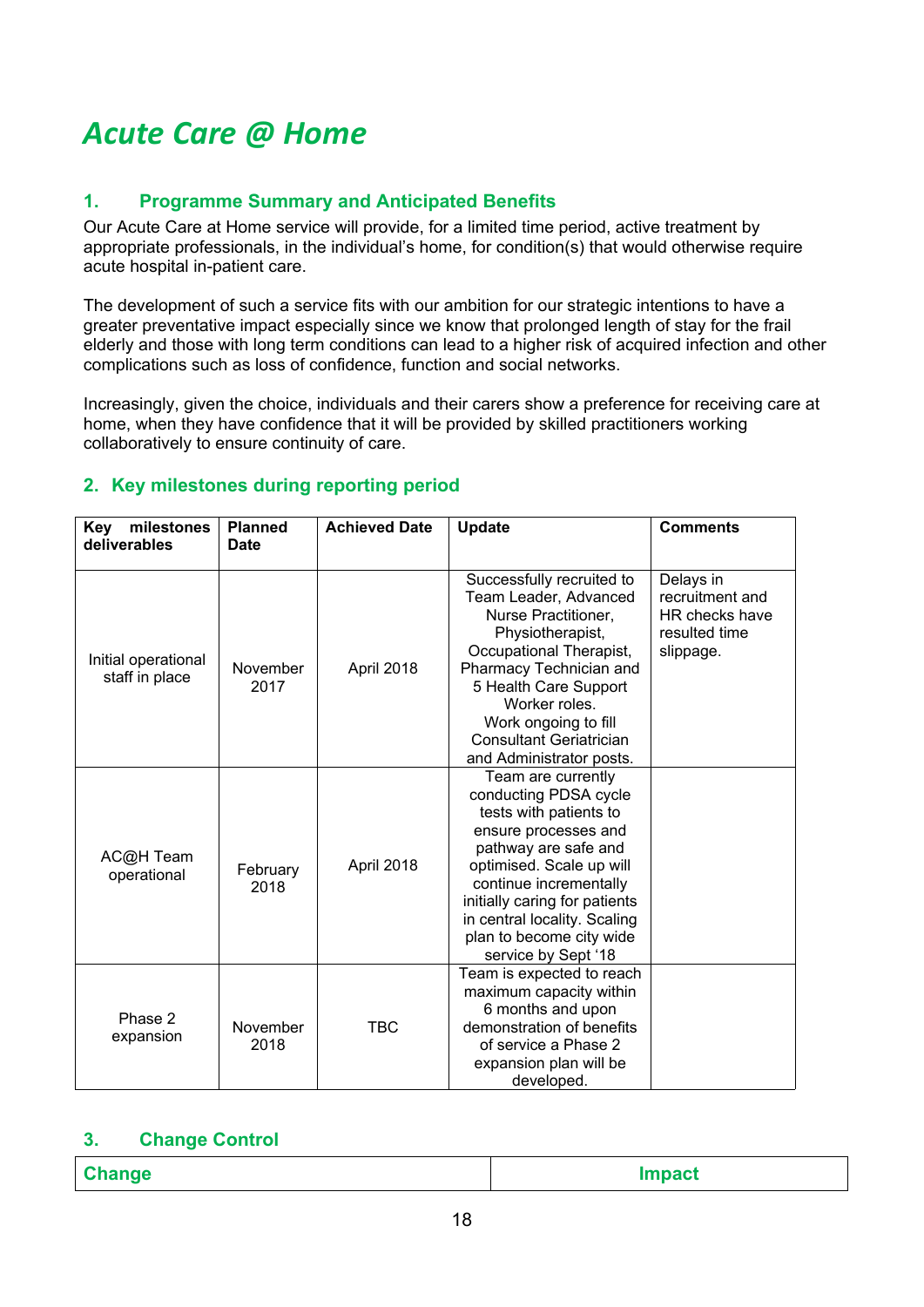|                                         | Budget/Resource | Schedule |
|-----------------------------------------|-----------------|----------|
| No changes in current reporting period. |                 |          |
|                                         |                 |          |

# **4. Issues and Opportunities** *New and Update*

There have been ongoing staffing challenges related to recruitment of staff and staff absence. This has impacted on the progress of the operational delivery of the service.

## **5. Major Risks** *New and Update*

No major risks.

# **6. Outlook and Next Period**

Anticipated milestones for next reporting period include:

- Performance monitoring report on first two months showing incremental expansion of service (June 2018)
- Planning begun for Phase 2 expansion (June 2018)